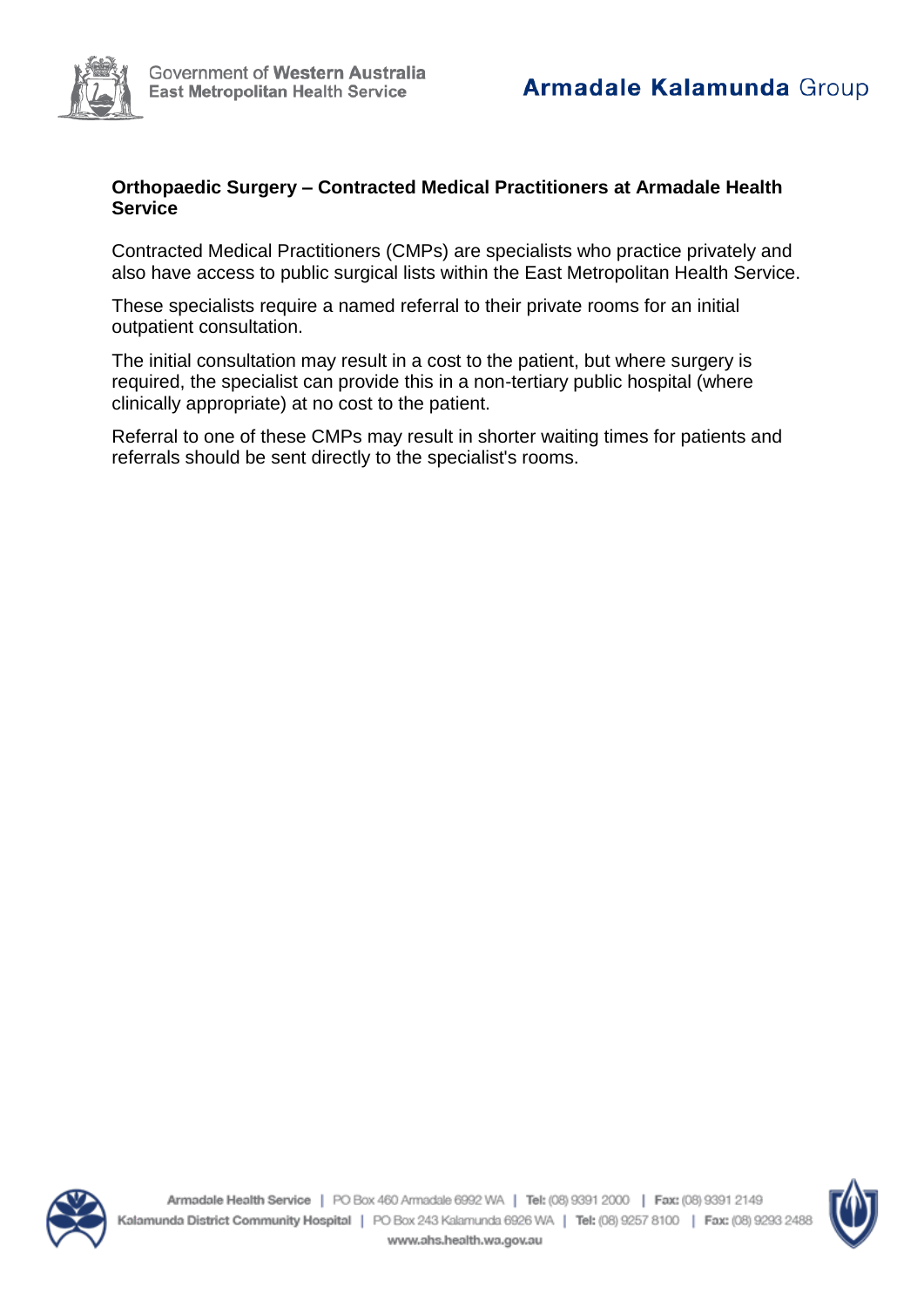## **Orthopaedic Surgery**

**Butcher**, Thomas Ph: (08) 9312 1135 Fax: (08) 9332 1187 Orthopaedics WA 3 Barry Marshall Parade MURDOCH WA 6150

Sub-specialties:

- Hip and knee replacement
- Revision arthroscopy
- Arthroscopic knee and trauma surgeon

**Hoffman**, Mathias

Ph: (08) 9312 1135 Fax: (08) 9332 1187 Joondalup Private Hospital Grand Boulevard and Shenton Avenue JOONDALUP WA 6027

Sub-specialties:

- Hip and knee surgery
- Arthroplasty and arthroscopy
- Trauma surgery
- Deformity correction

**Hurworth**, Mark Ph: (08) 6332 6341 Fax: (08) 9310 9394

Murdoch Orthopaedic Clinic Suite 10/100 Murdoch Drive MURDOCH WA 6150

Sub-specialties:

- Hip replacements and arthroscopies
- Knee replacements and arthroscopies
- Shoulder replacements

## **Kimberley**, Benjamin Ph: (08) 9481 1990 Fax: (08) 9481 1992

Sub-specialties:

- Hip replacements
- Knee replacements and arthroscopies
- Shoulder replacements
- Shoulder ligament repairs

Suite 6, Level 4 140 Mounts Bay Road PERTH WA 6000